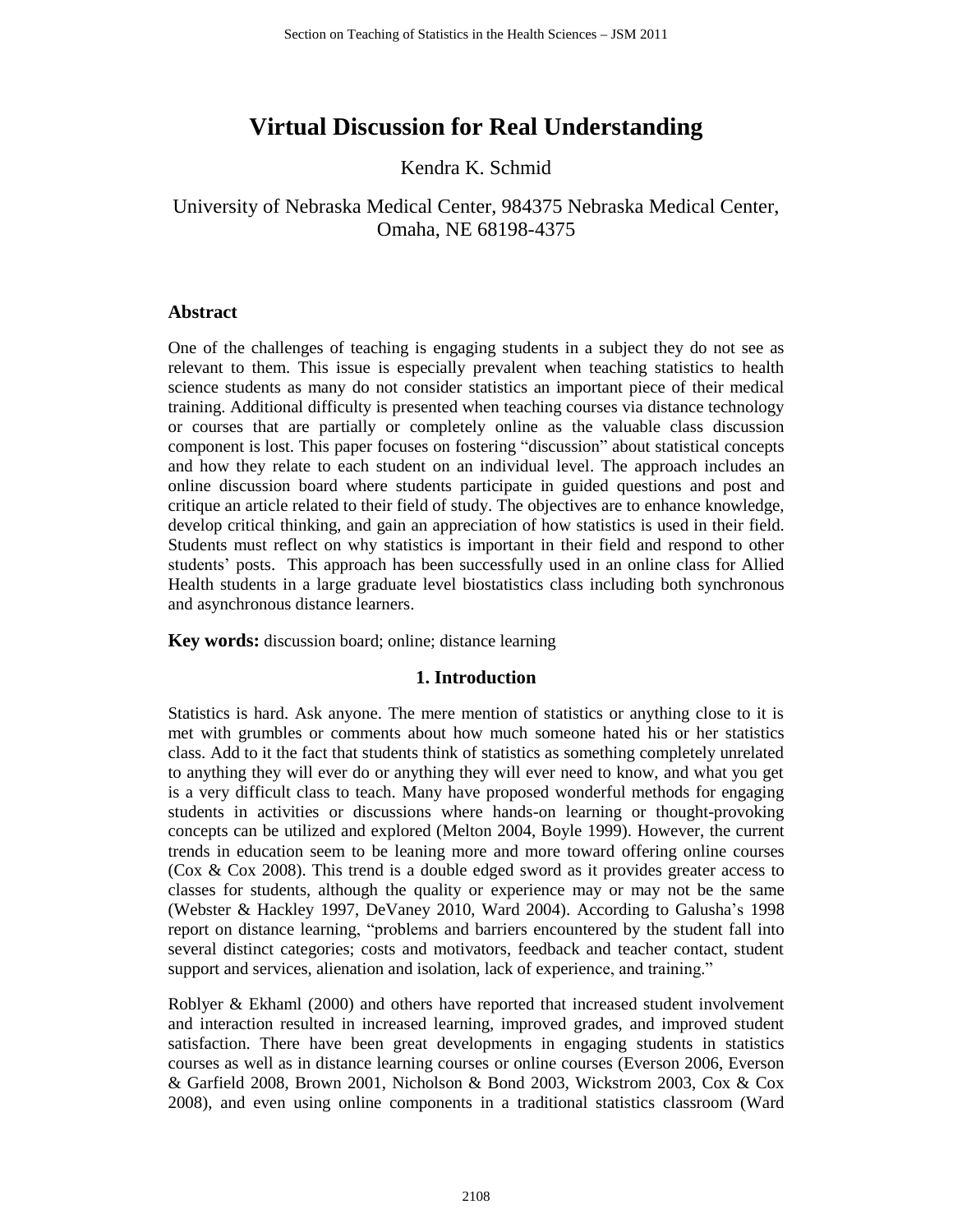2004, Malone & Bilder 2001) but what about when one class contains all three: traditional classroom students, distance students, and asynchronous distance learners?

Levine (2007) provides guidelines and tips for using an online discussion board and Harman & Koohang (2005) discuss the online discussion board's role as a learning object to incorporate elements of constructivism learning theory such as: "collaboration, cooperation, exploration, higher-order thinking skills, knowledge construction, learner driven goals and objectives, multiple perspectives, multiple representations of content/idea/concept, negotiation among learners, learners previous experience, realworld situations/problems, social disclosure, social negotiation, and the use of primary sources of data." Many of these are elements that statistics instructors already diligently try to include in their classes. Teikmanis & Armstrong (2001) have used a discussion board in a pathophysiology course to shift learning from "teacher orchestrated to student centered" and discussion boards have been used in rural medical rotations (Baker, Eley, & Lasserre 2005) and many other subjects (Cox & Cox 2008, Nicholson & Bond 2003, Wickstrom 2003, Rainsbury & Malcolm 2003, Nodder & Young 2001), and have been effective in increasing student participation and understanding.

The purpose of this paper is to introduce an approach to engaging students, both those in and those out of the classroom, by using an online discussion board in a graduate level introductory biostatistics course. The activities used promote critical thinking and discussion on a deeper level than what is allowed during scheduled class time. The proposed approach can be used in any type of class, and has been used by the author in regular lecture style classes, an online class, and classes that include both synchronous and asynchronous distance learners.

#### **2. The Issues**

The issues that this paper addresses are two-fold: (1) Increasing students' interest and appreciation for a subject that most have decided they don't like and don't need before they set foot in the classroom (real or virtual) and (2) creating a classroom of discussion, critical thinking, and inquiry when students are not starting on an equal playing field. By this, I mean they do not all have the same classroom experience. Some students are physically in the classroom, some are viewing the class via distance technology in another classroom, some are viewing class via live stream technology from their own home, and some are viewing asynchronously from another country. My goal is to make the learning experience as similar as possible for all these students.

### **3. The Approach**

The introductory biostatistics course I currently teach is once a week for two hours and 40 minutes. Each week it is structured so there is about 45-60 minutes of lecture, 20-30 minutes for in-class practice problems to receive immediate feedback, and then the same process is repeated with a new topic. The students also complete weekly homework assignments, a project, and 3 exams. As many instructors have experienced, class is barely enough time to cover the required topics, and does not allow for covering anything in detail or allow much time for discussion or critical thinking problems. Distance students find it difficult to participate in class discussion if they view through live stream as they must call in each time they have a question or comment, and impossible if they are asynchronous distance learners.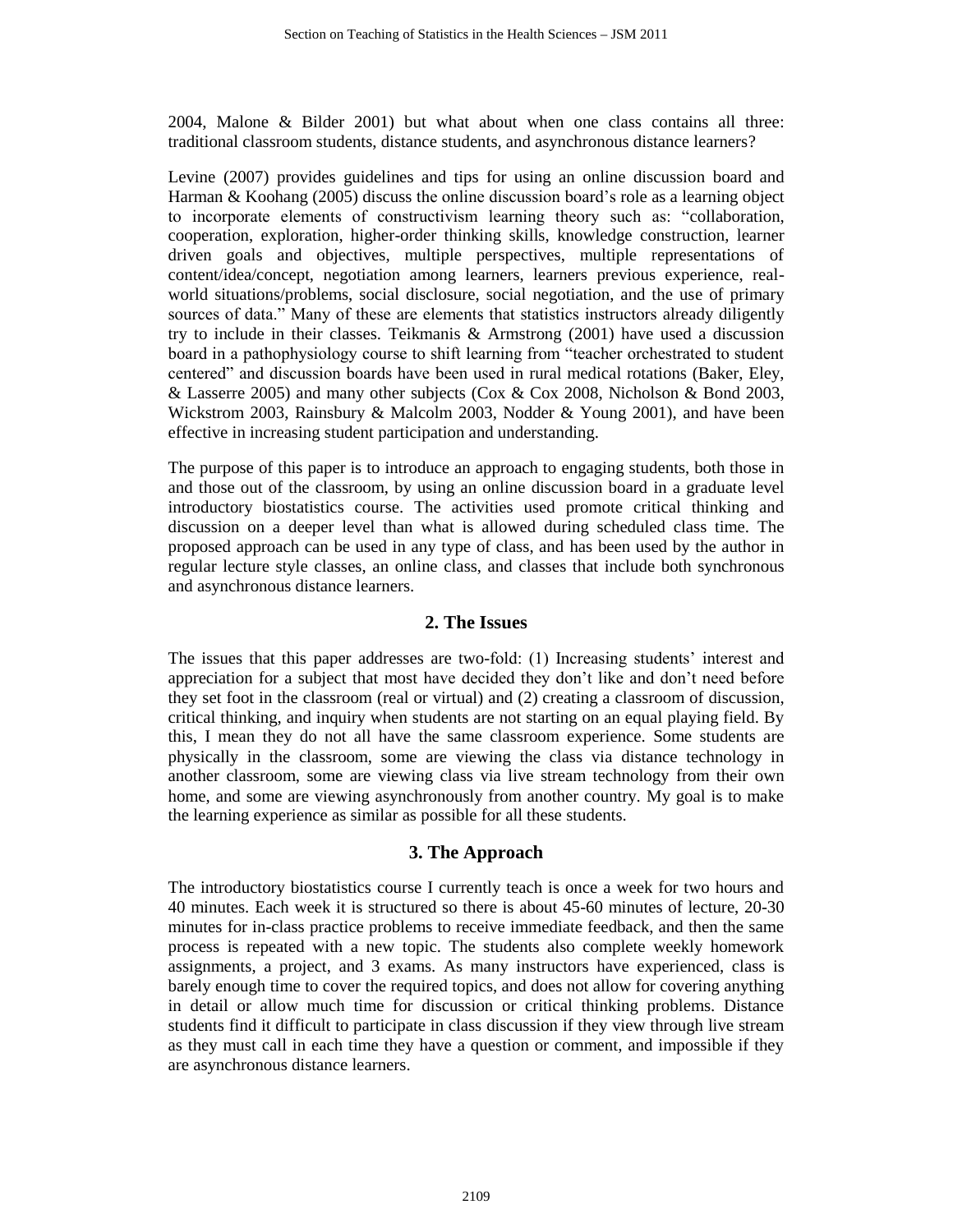## **3.1 Part 1: Creating a classroom of discussion, critical thinking, and inquiry that includes distance and online students.**

While creating class discussion might be easy in some subjects, in statistics it is not. Students are used to math, where everything is black and white, they think, "What is there to discuss, it's math, the answer is either right or wrong." Statistics, however, is not that way and many students are uncomfortable with that. Retraining students to actually think about a problem instead of simply trying to follow steps to get the answer is half the battle, and one that statistics professors have been fighting for years (DeVeaux 2007). This retraining must include giving students experience with problems that are not black and white, problems that are difficult and require thinking. Requiring thinking also requires that students have time to think, and extra time is not a luxury that most classroom instructors have. In a typical classroom these types of problems are often incorporated as group exercises either with or without guidance from the instructor. Students who are viewing from another classroom, their home, or using an archived video in another country lose out on these experiences. The question I have asked is "How can I bring these experiences to them?" or at least how can I make it similar for all students.

My solution was to put those types of problems on the course discussion board. Most classes these days have a course web-site where instructors can post things and students can check their grades. These web-sites often have other tools that can be very useful, one of which is the discussion board. Posting on the discussion board allows for followup on the class material, but at a deeper level. After class, students can look at the topic, have time to think about it, and post their response. They are also able to read posts from other students and discuss the topic in more detail. The questions or topics I post are often questions that do not have a right or wrong answer, they are aimed at getting the students to look beyond the surface of a problem and think about statistical topics critically and on a deeper level or so they can put statistical concepts into familiar terms to aid in understanding. The topics selected are both health sciences focused and general ideas, and are based on things that ideally I would like to discuss or have the students experience in class. However, this approach allows more flexibility as students have more time to think on their own, and most importantly it allows all students to participate at an equal level.

The first discussion board posting is on variable summary methods (adapted from De Veaux 2007). Students are given a variable with no background information and asked to find the best way to summarize it graphically and numerically. This lesson has several important points. First, it gives students practice with concepts covered in the first week of class: types of data, graphical summaries, and numerical summaries. Second, it lets them really dig in and play with the data right away on their own. Third, it gives practice working with the software package used in class, SPSS. Finally, and perhaps most importantly, it reveals to them right away that it is difficult to do anything, even something as simple as making a graph, without any context. Of course, they are told during class that it is important to know background information, type of data, etc. before doing any analysis but this activity helps to drive that point home. Students report being very frustrated by this activity as they are searching for the "right" answer, but they also enjoy looking at the data in many ways and exploring it themselves. This is the beginning of the retraining; in statistics there is not always one "right" answer.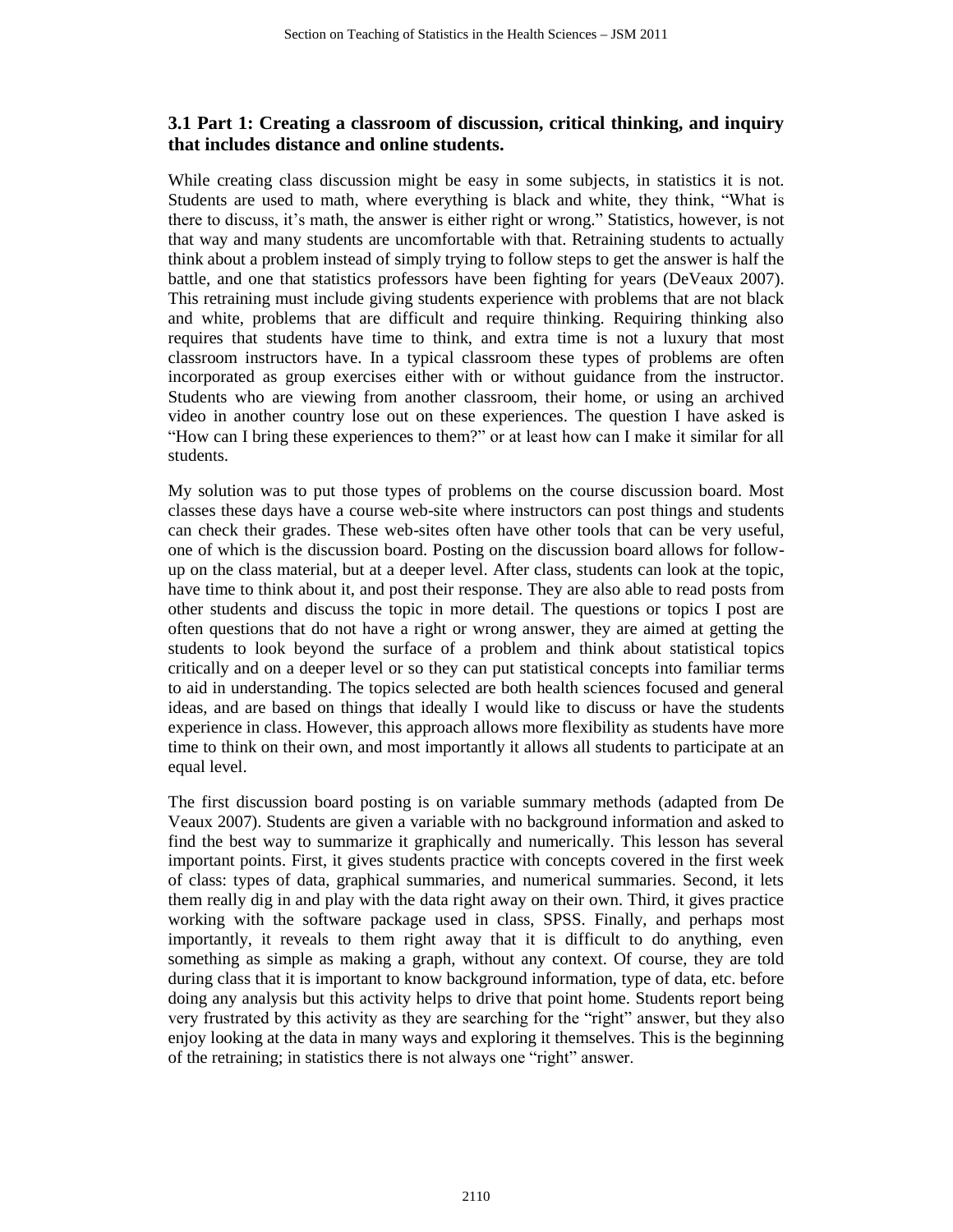Another example of a discussion topic is the classic problem of relating hypothesis testing to criminal trials (Pagano & Gauvreau 2000). Students are asked to think about criminal trials and put it in a hypothesis testing situation including stating the hypotheses, interpreting the conclusions if they were to reject or fail to reject the null, interpreting the two types of errors, and deciding which type of error has more serious consequences. The students discuss the last of these most, inevitably giving examples of when each type of error would be worse to make, and come away knowing that the worse error to make depends on the situation and the consequences of the error. Students will usually notice that someone has said that if we fail to reject the null (innocence), then the conclusion is the defendant is "innocent" and point out that the correct answer is the defendant is "not guilty". This example helps students to put statistical terminology in familiar terms and to understand why the null hypothesis is not rejected instead of "accepted" by showing that lack of evidence for an alternative hypothesis does not prove the null hypothesis.

A third example includes having students watch a video segment from a Good Morning America (GMA) Consumer Alert about an important public health topic, nutritional information on food labels (ABCNews 2008). The video describes how GMA hired a lab to sample one package of twelve different products and explains how food products are obviously mislabeled since their findings did not match the label on the product. Students are quick to point out that sampling one of each product is not enough to represent all products. It gives them a real life look at sampling variability, why sample size is so important, and why we make inferences about means instead of individual observations. This is a way for students to see how statistical information is used by the media, and will help them be more skeptical and better consumers of information.

While these examples of problems are not new in themselves, the approach to class discussion of complex problems using an online discussion board is a creative and effective way to include or expand on topics with limited class time. Topics can be structured, predefined questions like those described above, or they can be derived from student interest or questions in class.

In the initial trial of the discussion board activity, students could participate for extra credit. During this phase, the goal was to see if the topics chosen were good, if students were getting what I wanted them to out of each topic, and to assess acceptability by the students. Once the questions were set, the discussion board participation was incorporated into the overall grade. There are typically at least eight topics posted per semester, and students are required to participate in a minimum of four posts. At least two posts must be their original replies to the topic I posted, and at least two posts must be responses to other classmates. The second requirement was to ensure that students would read each other's posts to start discussion. The first semester this discussion board participation was required, I would announce in class when a topic had been posted and give students a week to respond, but many students would forget to post and run out of topics before completing the four posts. Instead, I now include each discussion due date in the syllabus with the course schedule. This lets students know what course topics have corresponding discussions and their approximate due dates. Participation is much better; students participate early to get it out of the way, and then continue to participate even though they have met the requirements because they enjoy the thought-provoking topics and discussion with other students. This is a great way for all students to be involved in a discussion no matter their location. It also gives students a safe place to contribute if they do not feel comfortable speaking up in front of the entire class.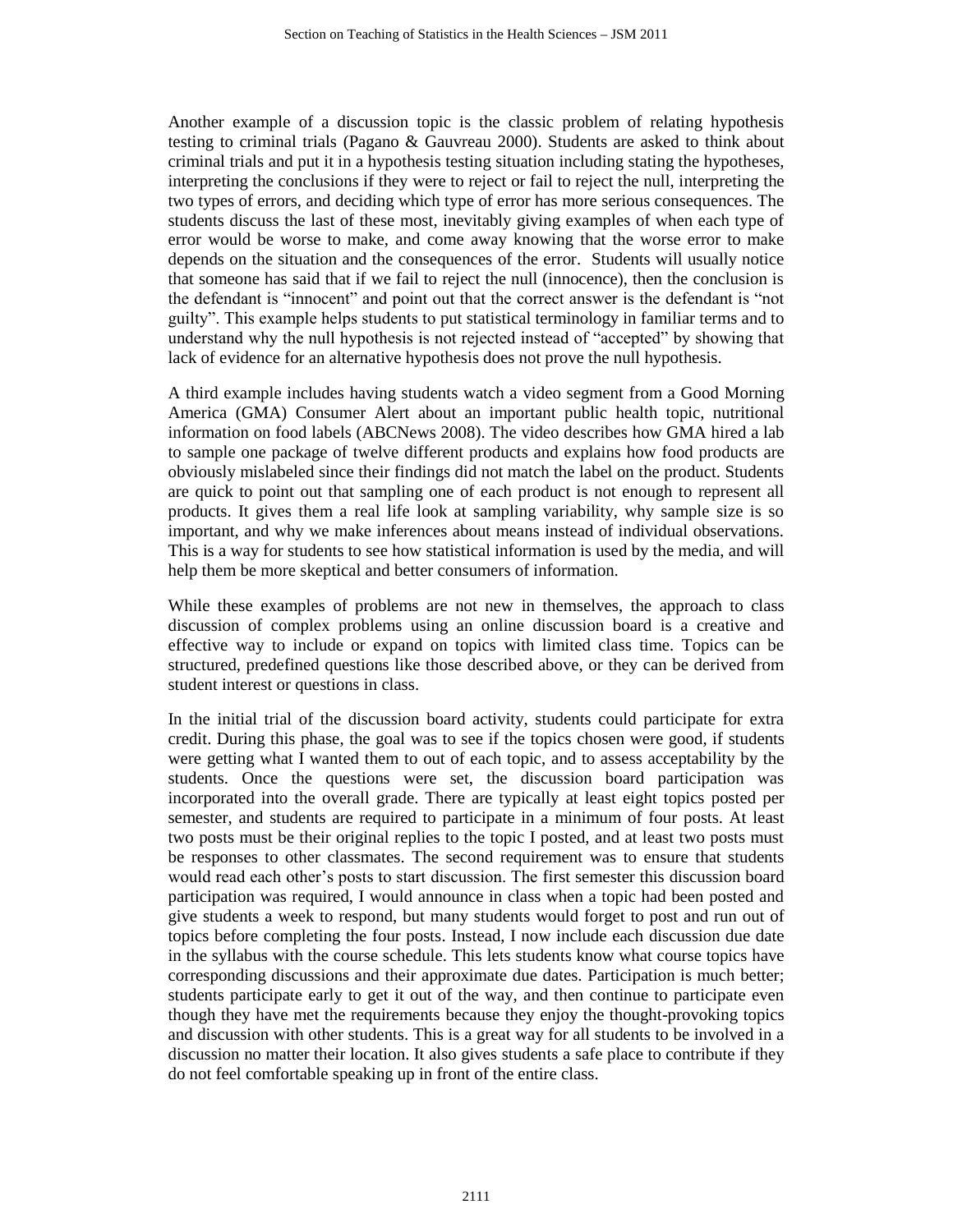## **3.2 The Approach Part 2: Increasing interest in and appreciation for statistics in the health sciences student.**

A familiar question in an undergraduate statistics or math class is "Why do I need to know this?" Students do not understand why they need to take a statistics course or how they would ever use it in real life. Recent changes in statistics curriculum that emphasizes numerical literacy and statistics in the "real world" has helped address this problem (GAISE report 2010). There is a similar issue in a graduate level biostatistics class, but another somewhat opposite issue is introduced, especially with a mixed audience. The course I teach, much like most others, has students with very mixed backgrounds. The majority are medical students, nursing students, basic science or public health students. From this diverse group emerge two themes. The first is similar to that of the undergraduate course where students do not think the course is relevant or useful to their medical or public health training. In the second, many of these students have been exposed to research and statistical methods on a variety of levels, from attending journal clubs in their department where statistical methodology is discussed, to reading journal articles containing statistical results, and possibly even publishing their own paper that includes the use of statistical methods. This second group also views the course as irrelevant to their study or career, but for different reasons as they may view their knowledge of statistics as beyond the level of the class. This was difficult to become accustomed to as I was used to an undergraduate classroom where students did not yet have statistical experiences or an in-depth understanding of their own subject. The need for more in-depth exercises for these future scientists and health professionals than one would find in an undergraduate course is one that had to be addressed. The activities proposed are great for graduate students who have had more statistical experience as they can question on a deeper level based on their experiences.

The approach to address this issue works for both groups and includes assigning each student to do an article critique. They can choose any article from a popular news source or scientific journal, and it must be closely related to their own field of study or interests. Article critiques are done in many courses, but the additions to this assignment are what make it unique.

For the assignment, the students first summarize the article and critique the use of statistical methods. The first thing students realize is that statistics can be found almost everywhere, in any media, and they report having a difficult time choosing an article, not because they cannot find one, but because there are so many choices. This is often very surprising to them if they had thought statistics was not relevant to their area of study. The next thing they realize, especially if choosing a journal article, is they do not understand a lot of the methods used. Even students who are very familiar with the subject matter report not understanding all of the statistical methods and results. I tell the students to expect this, but they are still very surprised at the volume of things they come across that are not covered in class. This is a very important lesson from the assignment; a t-test is not the only thing out there! Often times students will look up the methods they do not understand and be curious to learn more about them.

The second part is for students to write about how things we cover in class have contributed to their understanding of the statistical methods used in the article. Students will sometimes write that they understood a term incorrectly and how the class has helped them to understand it better. Third, students must provide their opinions on the uses of statistics in the article and how it contributed to or detracted from the understanding and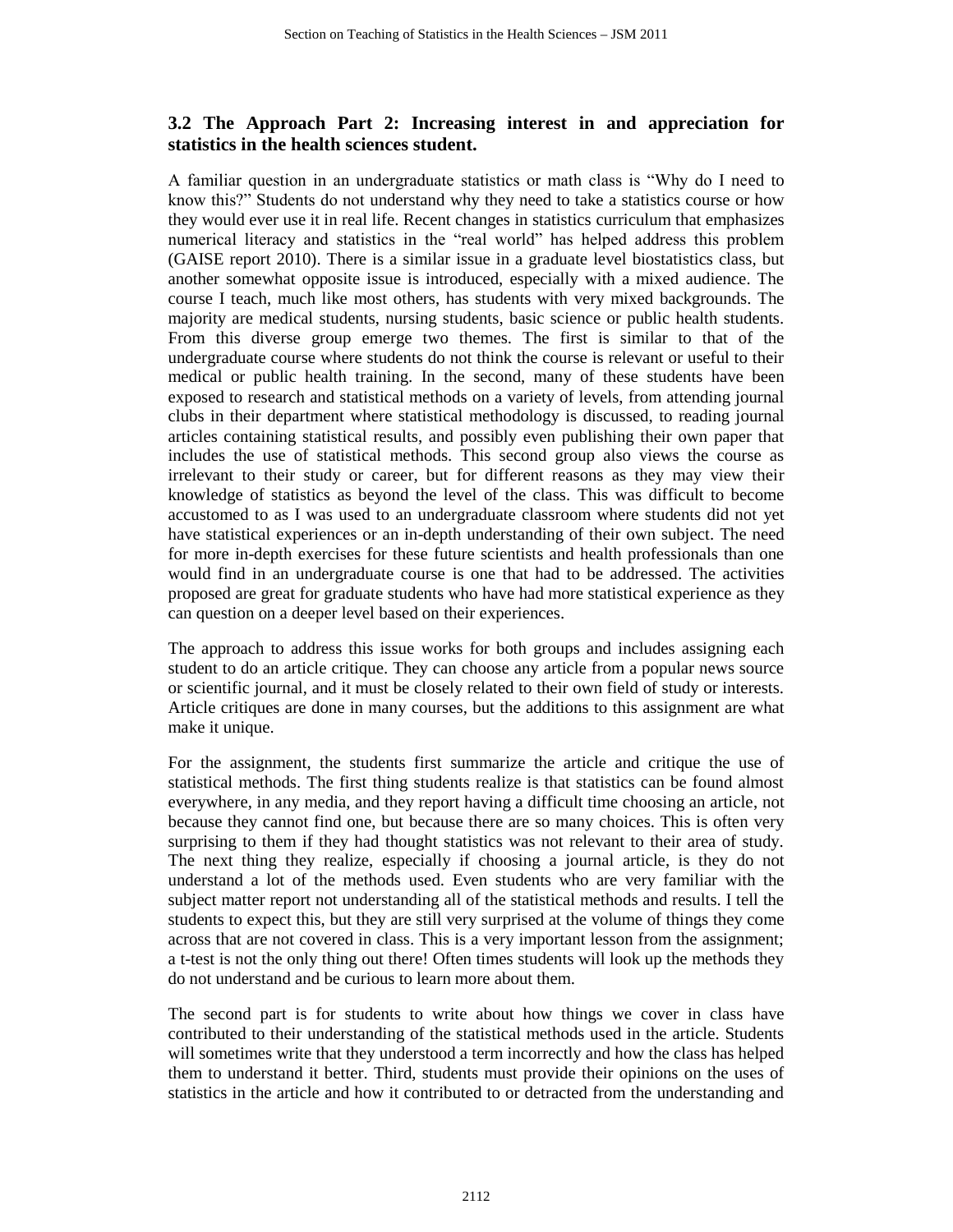clarity of the article and provide suggestions for improvement. They only need discuss the parts of the article they understand, which usually consist of summary statistics, graphs, and simple tests. Students often comment on the graphs, either they were helpful or very difficult to understand.

My favorite part of the assignment is where students are asked to write about how statistics is used, why it is important to their field, and how they anticipate they will use statistics throughout their career. This portion of the assignment gets students to really look at their field of study, think about their career goals and realize that statistics is everywhere, part of every discipline, from being a physician to careers in public health. They may not be conducting their own analyses, but they discover why it is important to understand various topics even if they will not be actively using the methods themselves. This part is the most interesting for me as students reveal uses of statistics in their fields that had never crossed my mind.

Finally, students must post their articles and critiques on the course discussion board to share and discuss with others. This enables them to learn not only that statistics is important and useful in their field, but in others areas as well. Students report surprise that so many fields utilize statistical methods in so many ways, and that they never thought of statistics as that important until this assignment. In addition, in the end of course evaluations, many students have reported that this was their favorite part of the class and it led them to gain a deeper appreciation for statistics in general, its use in their field, and relevance to their everyday lives.

The assignment is designed so different students submit at different times during the semester. This allows students to focus on current topics of class in their critiques and to build on what they have learned as the semester progresses. After several posts, students are also able to see and discuss the differences in presentation of statistical information between popular media sources and scientific journals.

### **4. Conclusion**

This paper has presented approaches for dealing with pressing issues in statistics classes in a new way utilizing existing technology. The proposed activities are aimed to foster discussion in classes where time is short, students are not all in the same room or not all viewing class at the same time, and to stimulate critical thinking, understanding and appreciation for a subject that is foreign and difficult. These approaches can be modified for any class, whether it is a traditional lecture style class or an online class, statistics class or another subject area; they are easy to employ, increase student interaction with other students as well as the instructor, help the instructor facilitate discussion, and are very successful and well received by the students.

### **5. References**

ABCNews (2008), Available at [http://abcnews.go.com/Video/playerIndex?id=4602602&affil=ketv](http://my8.unmc.edu/webapps/blackboard/content/contentWrapper.jsp?content_id=_120054_1&displayName=Extra+Credit+for+Exam+1&course_id=_84_1&navItem=content&href=http%3A//abcnews.go.com/Video/playerIndex%3Fid%3D4602602%26affil%3Dketv)

Aliaga, M., Cuff, C., Garfield, J., Lock, R., Utts, J. and Witmer, J. (2010), "Guidelines for Assessment and Instruction in Statistics Education (GAISA): College Report," Published by American Statistical Association.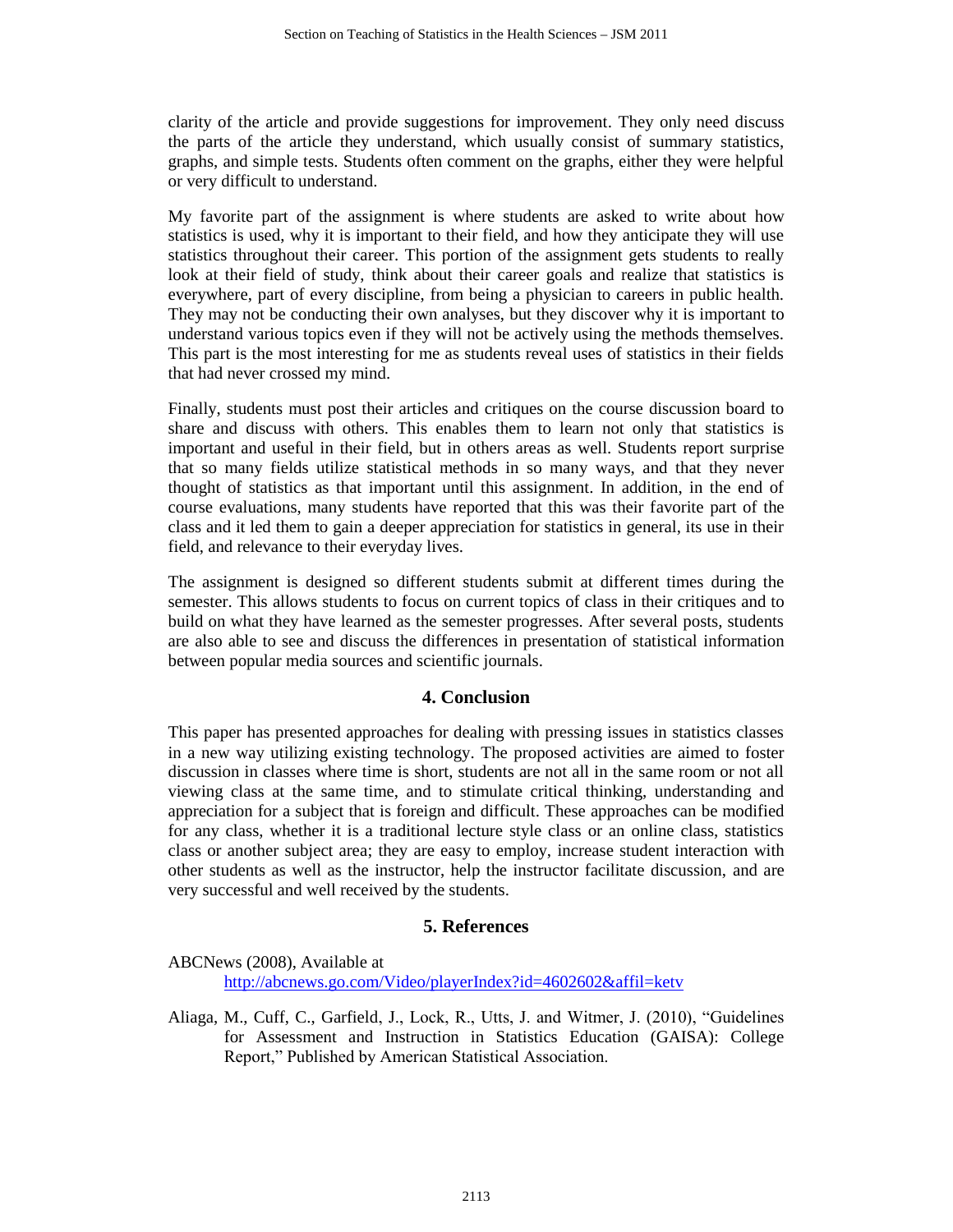- Baker, P., Eley, D., and Lasserre, K. (2005), "Tradition and Technology: Teaching Rural Medicine Using an Internet Discussion Board," Rural and Remote Health, 5(4).
- Ben-Zvi, D. (2007), "Using Wiki to Promote Collaborative Learning in Statistics Education," Technology Innovations in Statistics Education, 1(1).
- Boyle, C.R (1999), "A Problem-Based Learning Approach to Teaching Biostatistics," Journal of Statistics Education, 7(1).
- Brown, R. E. (2001), "The Process of Community-Building in the Distance Learning Class," Journal of Asynchronous Learning Networks, 5(2).
- Cox, B. and Cox, B. (2008), "Developing Interpersonal and Group Dynamics through Asynchronous Threaded Discussions: The Use of Discussion Board in Collaborative Learning," Education, 128(4), 553-565.
- DeVaney, T.A. (2010), "Anxiety and Attitude of Graduate Students in On-Campus vs. Online Statistics Courses," Journal of Statistics Education, 18(1).
- De Veaux, R. (2007), "Math is Music—Stats is Literature," [presentation] Available at http://web.williams.edu/go/math/rdeveaux/
- Everson, M. (2006). Group discussion in online statistics courses. eLearn Magazine, http://www.elearnmag.org/.
- Everson, M. G. and Garfield, J. (2008), "An Innovative Approach to Teaching Online Statistics Courses," Technology Innovations in Statistics Education, 2(1).
- Galusha, J. M. (1998), "Barriers to Learning in Distance Education," Available at http://www.eric.ed.gov/ERICWebPortal/contentdelivery/servlet/ERICServlet?acc no=ED416377
- Harman, K. and Koohang, A. (2005), "Discussion Board: A Learning Object," Interdisciplinary Journal of Knowledge and Learning Objects, 1.
- Levine, S.J. (2007), "The Online Discussion Board," New Directions for Adult and Continuing Education, 113.
- Malone, C.J. and Bilder, C.R. (2001), "Statistics Course Web Sites: Beyond syllabus.html," Journal of Statistics Education, 9(2).
- Melton, K. I. (2004), "Statistical Thinking Activities: Some Simple Exercises with Powerful Lessons," Journal of Statistics Education, 12(2).
- Nicholson, S.A. and Bond, N. (2003), "Collaborative Reflection and Professional Community Building: An Analysis of Preservice Teachers' Use of an Electronic Discussion Board," Journal of Technology and Teacher Education, 11(2), 259- 279.
- Nodder, C., Young, A., and Joyce, D. (2001), "Using an Electronic Discussion Board to Supplement Classroom Sessions with Post Graduate Teacher Education Students," Proceedings of Society for Information Technology & Teacher Education International Conference 2001, 2864-2867.